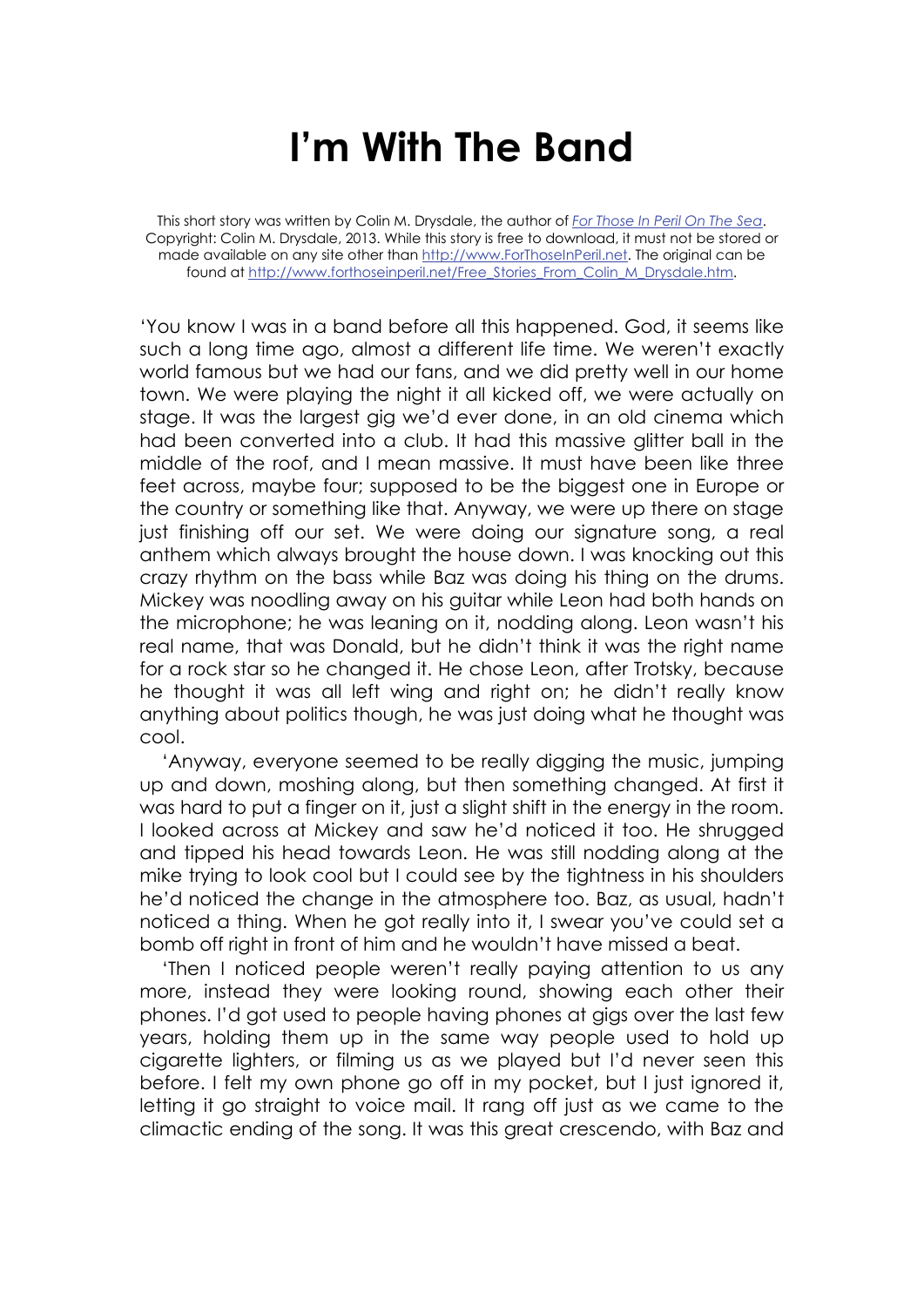Mickey and me all giving it laldy<sup>1</sup> while Leon faced us, arms held out, mike in hand, head thrown back. We ended, expecting the usual rapturous applause, but instead all we could hear was people talking. I could tell from the look on his voice Leon was really pissed off at this reaction. He always was a bit of a diva, but then what lead singer isn't, and I'd seen him lose it with audiences before. I glanced across at Mickey, wondering if we should do something to intervene but he wasn't paying attention. Instead, he had his phone out and was staring at it with a confused look on his face.

'As I stepped towards Leon, he turned and faced the audience, his face like thunder and just started yelling at them. Saying how disrespectful they were being; that we deserved better. That was when my phone when off again, this time telling me I had a text message. I looked around. Baz was sitting there behind his drums, arms crossed, watching Leon with this amused look on his face while Mickey, unbelievably, was now speaking to someone on his phone. That's when I realised there must be something big going on so I pulled out my phone and opened the message I'd just got. It was from my Mum and all it said was that my Dad was at the front door, trying to get in and that I should come home as soon as possible. This really confused me because we'd buried my Dad the week before. I was just as I was about to call home to find out what was going on when I noticed a movement at the back of the room. Two bouncers rushed through the double doors, and were trying desperately to pull them shut – yet they couldn't because of all these people trying to get in. All around the room, I could see other security guys speaking frantically into their radios and running towards the doors but before they could get there, they flew open and all these people started pouring in. Except they didn't really look like normal, they were all, like, beaten up and disfigured.

'I glanced round at my band mates but none of them seemed to have noticed these new arrivals. Mickey was still talking urgently into his phone, while Baz pissing himself laughing as he watch Leon. Leon was getting more and more angry as the crowd continued to ignore him and was now in full rant mode just screaming and swearing at them, threatening to jump off the stage and take them on, all of them all at once. Meanwhile, the odd-looking newcomers were surging through the audience. At first I thought they were just pushing them out of the way, then with horror, I realised they attacking them, biting them, tearing at their clothes and their flesh. People were trying to fight back, but they were out-numbered as more and more of these dishevelled, dirty people streamed into the room.

'All I could do was stand there and watch in disbelief as this carnage unfolded in front of me. There was blood and guts spilling everywhere

<u>.</u>

<sup>&</sup>lt;sup>1</sup> Laldy is a great Scottish word which, if you're not familiar with it, meaning to do something with great gusto.